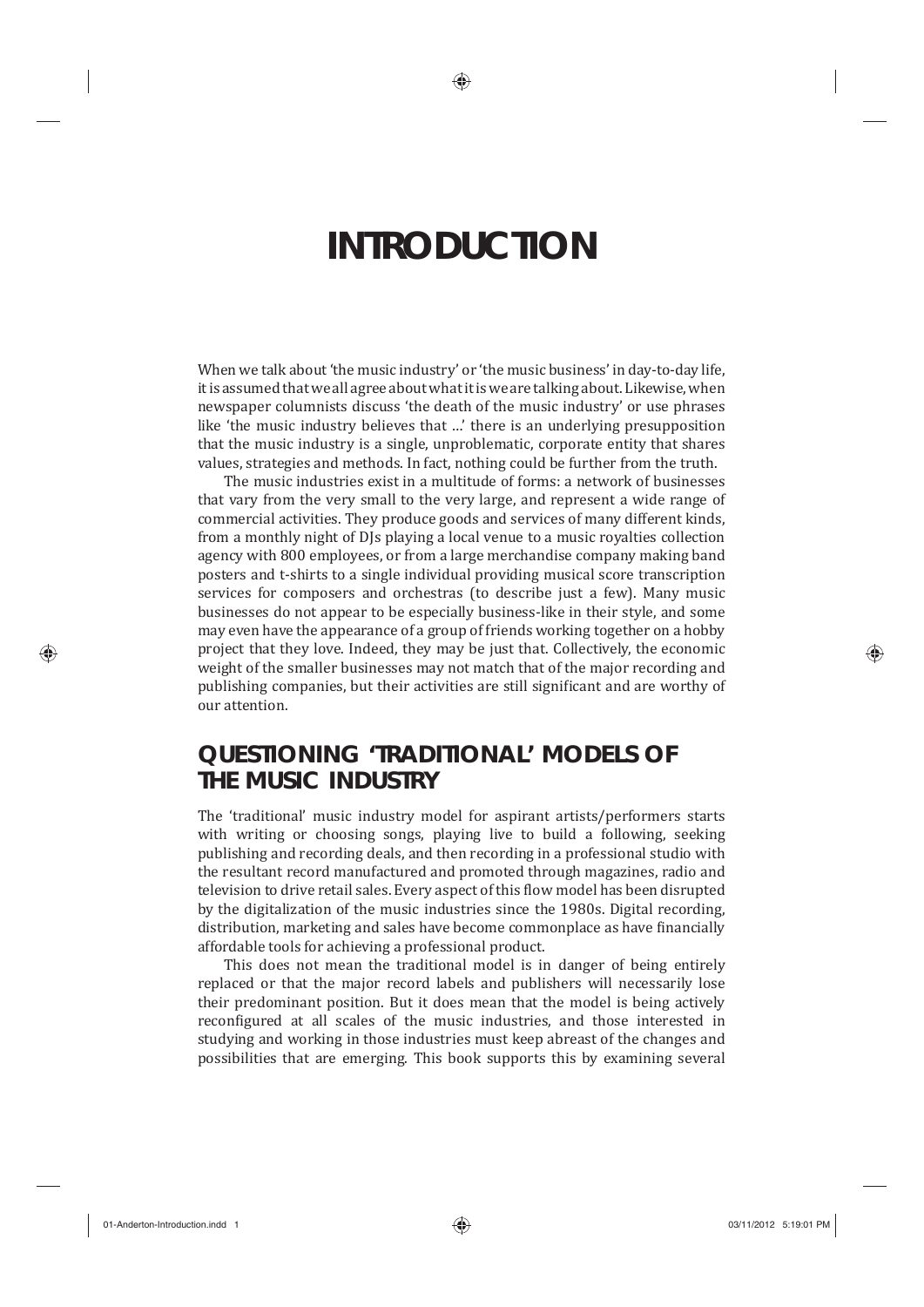#### 2 Introduction

◈

sectors of the music industries in light of technological developments and in relation to both major and independent artists and companies. These chapters discuss the sectors in separation from each other in order to impose some clarity and order. However, in reality, there are numerous linkages in what is a highly interdependent set of business responsibilities, roles and activities. Readers are encouraged to make creative connections between the chapters in order to further understand how the different areas impact each other.

### **STRUCTURE OF THE BOOK**

This book addresses the rich variety and scale of the music industries by examining the most important aspects of those industries, and considering the effects of technological, social, cultural and economic change upon them. To help frame those considerations, the first chapter outlines some of the key research approaches used by scholars for understanding the historical development of the music industries and the contemporary issues that face them. Chapter 2 moves on to discuss the structure and strategies of the recorded music industries at every level – from major transnational media conglomerates to the micro-independent bedroom labels and independent artists. Critical to this chapter are the effects of technological developments and the need for record companies of all sizes to deal with the changing and uncertain tastes of the public.

Chapter 3 focuses on songwriting and publishing, and helps readers to understand the creative and the industrial contexts and issues involved in writing and making money from songs. Chapters 4, 5 and 6 explore, in turn, the workings of record production (specifically record production), music distribution, and music promotion. These are crucial areas of the recorded music industries and ones that have been subject to considerable innovation in recent decades as digital technologies have developed and transformed their operations. Chapter 7 turns attention to the live music industry. This sector has seen sizeable growth in the 2000s and now outperforms the recorded music business in the UK in terms of income generated. The emerging inter-relationships between the live and recorded music sectors are unpicked, as are changes in primary and secondary ticketing. Chapter 8 then considers consumption practices based around music and how music is made meaningful by audiences.

The final two chapters of the book examine legal aspects of the music industries. Chapter 9 explains and reviews copyright law in the UK and the US and the historical and philosophical framework that underpins it. The chapter also assesses the differing responses and tactics of the music industries and artists to the issue of music piracy. Chapter 10 discusses some of the contractual agreements and relationships through which the music industry operates, with an emphasis on artist management, music publishing and music recording.

Taken together, the chapters of this book offer a framework for developing a deeper understanding of the many aspects of the music industries and their inter-relationships with each other. It helps to make sense of them in historical, cultural, technological and economic terms, and to provide a critical focus

♠

♠